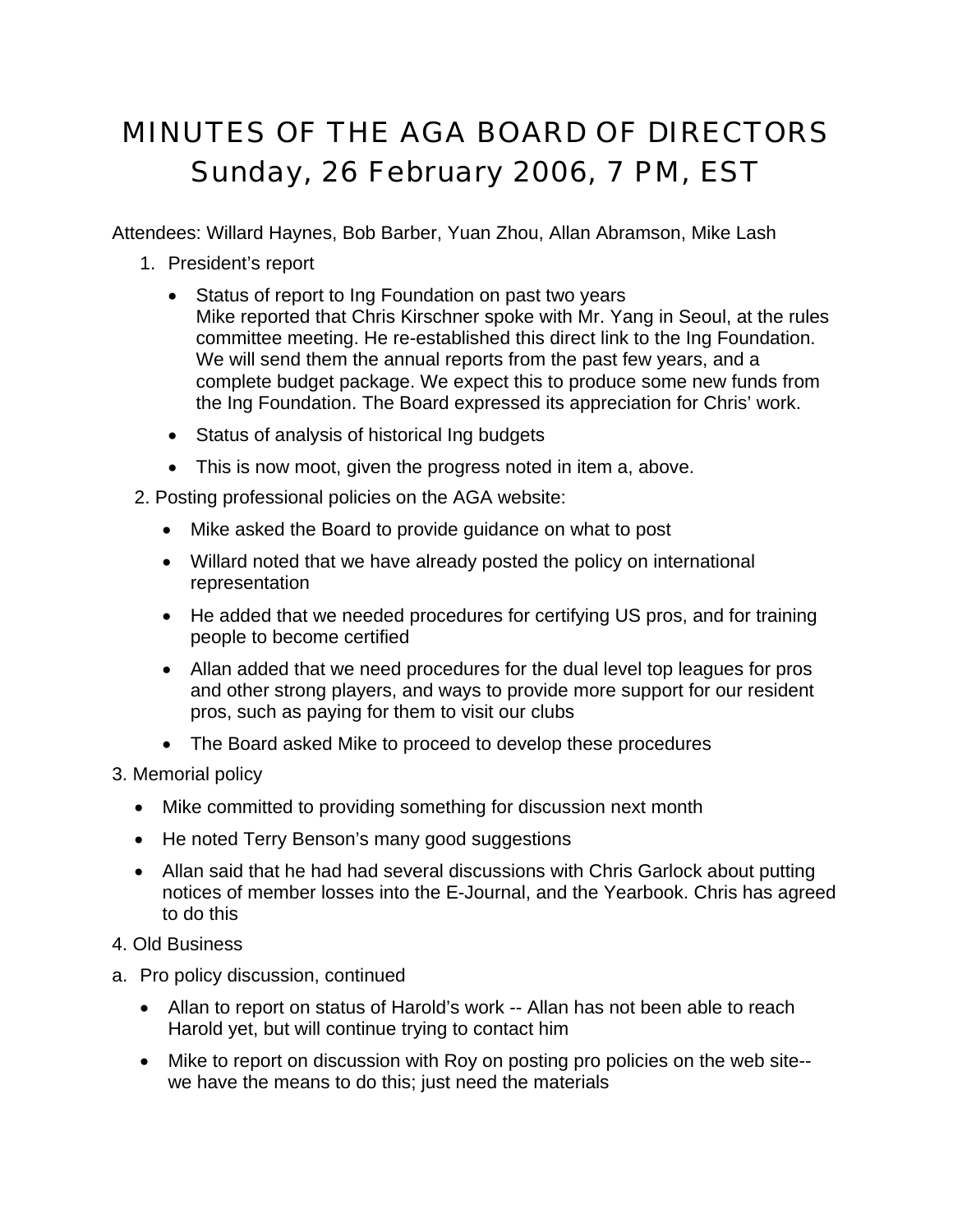b. Initial discussion of policy for memorials (See above discussion notes)

Staffing: Discussion of how to obtain more volunteers

- Bob announced that Laura Kolb has volunteered to help Chris on the "shodan challenge"
- Mike asked if there were any way to provide some perks for volunteers, such as free memberships
- Yuan suggested that we pay volunteers in critical positions (need to define which)
- The Board asked Mike to consider options, and present them in the next draft budget
- 5. New Business
- c. Initial discussion of IT issues (Deferred, in Jeff's absence)
	- Jeff to present his issues and recommendations
	- Allan to report on input from Ray Hunley on the status of the new tournament software (This item is now moot, in light of above discussion)
	- Mike L to report on follow up with Asian Associations on tournament software
- d. Status of marketing ideas (Allan) (Held over to next month)
- e. Plans for backup/succession for the rating system (Mike L) (Discussed above)
- f. Status of search for home for archives (Mike L) (Discussed above)
- g. Status of 2005 Assembly minutes (Mike L)
	- Mike recently received the notes on the assembly meeting; need to be put into formal minutes format, and reviewed by the chapters
- h. Congress sponsorship
	- Bob received email from Congress organizers, noting that someone in Japan was offering \$1000 in equipment, in return for credit as a Congress sponsor; he will try to obtain more information on the details, for the Board
- i. Pair Go status
	- Allan has received commitment from the Japan Pair Go Association to set up a pair go room on PandaNet for AGA members, only
	- This will take a few months to work out, but the site was demonstrated for him in Tokyo in November, and looks great to him
- j. Limited membership voting issue
	- Allan reported that four Board members are in favor of giving limited members back the "vote", but he had not formally heard back from the other three members
	- Jeff is in favor, and recommended a new name for the category, other than "limited"